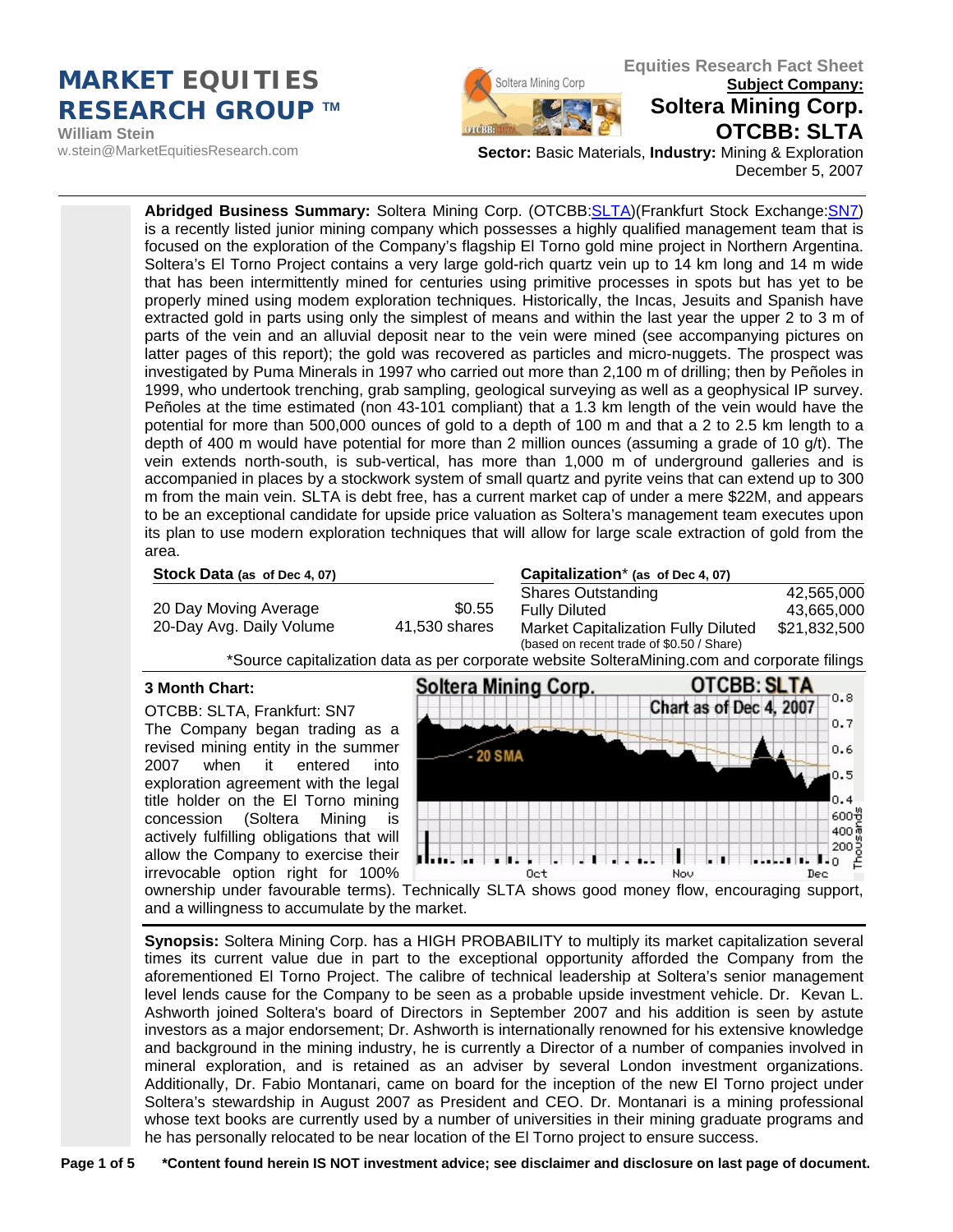The El Torno project is located in the Andean Cordillera in the extreme north-west of Argentina near the international border with Bolivia. The region is at altitudes around 4,000 m and the nearest permanent habitation is the village of Santa Catalina about 20 km to the east. The property consists of four mining rights covering a total area of 7,800 hectares. Soltera has an agreement with the titleholder that includes payments totalling US\$350,000 to 30th June 2010 and an obligation to spend US\$1 million on exploration during the first two years of the agreement. Various additional payments can be made to extend the exploration period, and Soltera has an option to acquire the mine[ral titles.](http://marketequitiesresearch.com/images/SLTAinfra.pdf)



**Figure 1.0 Map Location of Soltera's El Torno mining concession**



**Figure 2.0 Infrastructure on SLTA's El Torno mining concession** [[Click Here for High Resolution Image\]](http://marketequitiesresearch.com/images/SLTAinfra.pdf). *The benefit of infrastructure facilitates near term exploration plans and future development by Soltera.* 

SLTA benefits from well established infrastructure on the El Torno Project with the area being accessible by road all year round, a gravity concentration plant on site, a guest-house with 6 bedrooms, 2 bathrooms and four other rooms, a warehouse with two electric generators, water pumps and other facilities. A nearby river offers an abundant supply of water to draw from.

**Near term exploration plans** involve geochemical sampling, geological mapping and geophysical surveys throughout the area in order to define precise drilling targets. Soltera plans to commence the exploration program with geochemical prospecting to evaluate the presence of mineralization along and around the complete vein, as well as in specific areas of the stockwork system. Based on results of targeted geophysical prospecting, Soltera would undertake trenching and drilling to evaluate the economics of the deposit.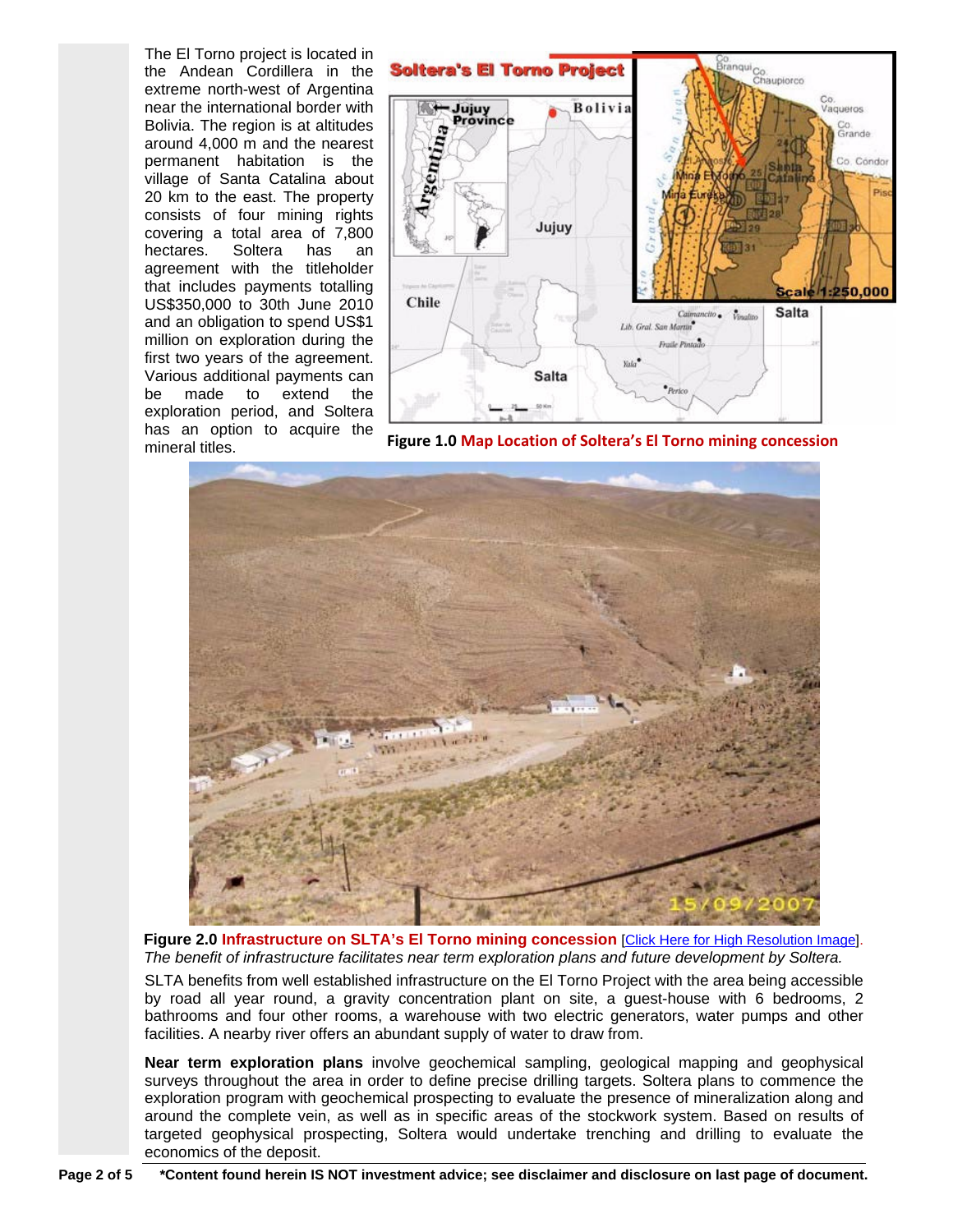

### **Historic results and observations serve as possible indicators:**

El Torno is a pastproducing mine going back centuries and has only recently undergone some modern exploration techniques. The related data predates 43-101 legislation and thus are not to be relied upon for investment purposes; they merely form a basis for better understanding the prospective nature of the claim. However the available data will give Soltera a leg-up in as it rolls up its sleeves to bring the data compliant and hopefully put numbers in the ground on its balance sheet:

Impressive historic (non 43-101 compliant) numbers were recorded by Puma Mineral's 1997 drilling; Gold values for the main vein were between 5 g/t and 37 g/t and the stockwork system showed up to 23 g/t gold accompanied by silver in the ratio of 1:1. Subsequently Peñoles reinterpreted the Puma Minerals drill data and after further aforementioned work estimated (non 43-101 compliant) that a 1.3 km length of the vein would have the potential for more than 500,000

ounces of gold to a depth of 100 m and that a 2 to 2.5 km length to a depth of 400 m would have potential for more than 2 million ounces (assuming a grade of 10 g/t). Additionally, the current titleholder has recently (within the last year) mined parts of the upper 2 to 3 m of parts of the vein and an alluvial deposit near to the vein; the gold was recovered as particles and micro-nuggets, which suggests that gold in the vein is free rather than locked in pyrite grains.

Every indication at the time of the aforementioned historic exploration pointed to great potential, except that circumstances, terms, and low gold prices then made it such that the current title holder would hold out for a more opportune time and deal – much to Soltera's benefit now.



**Upside Valuation Potential:** With under a mere 45M shares outstanding and this new issue trading under US\$1 per share the likely upside potential is clearly evident considering El Torno is a historically proven gold-rich quartz vein up to 14 km long and 14 m wide with a long history of mining. The aforementioned

histori[c exploration from Puma](http://marketequitiesresearch.com/images/SLTAgallies.pdf) [Minerals & Peñ](http://marketequitiesresearch.com/images/SLTAhistoricwk.pdf)oles on what parts of this highly sought-after claim were subjected to modern exploration techniques have given rise to quality indicators and opinions. Modern exploration techniques have not yet been applied to much of Soltera's highly prospective El Torno claim area – the upside potential is very large; there appears to be good exploration potential in parts of the vein not previously intersected by drill holes or old workings - In fact, the three IP geophysical profiles carried out by Peñoles suggest the presence of a flanking structure with moderate to high chargeability that is located at depth between 50 and 125 m and has not yet been tested. With the calibre and dedication of management and technical leadership in place, it is not unreasonable to expect success. If Soltera works to bring data from the historic exploration into compliancy, investors could well be looking at 2 million ounces on the balance sheet for starters.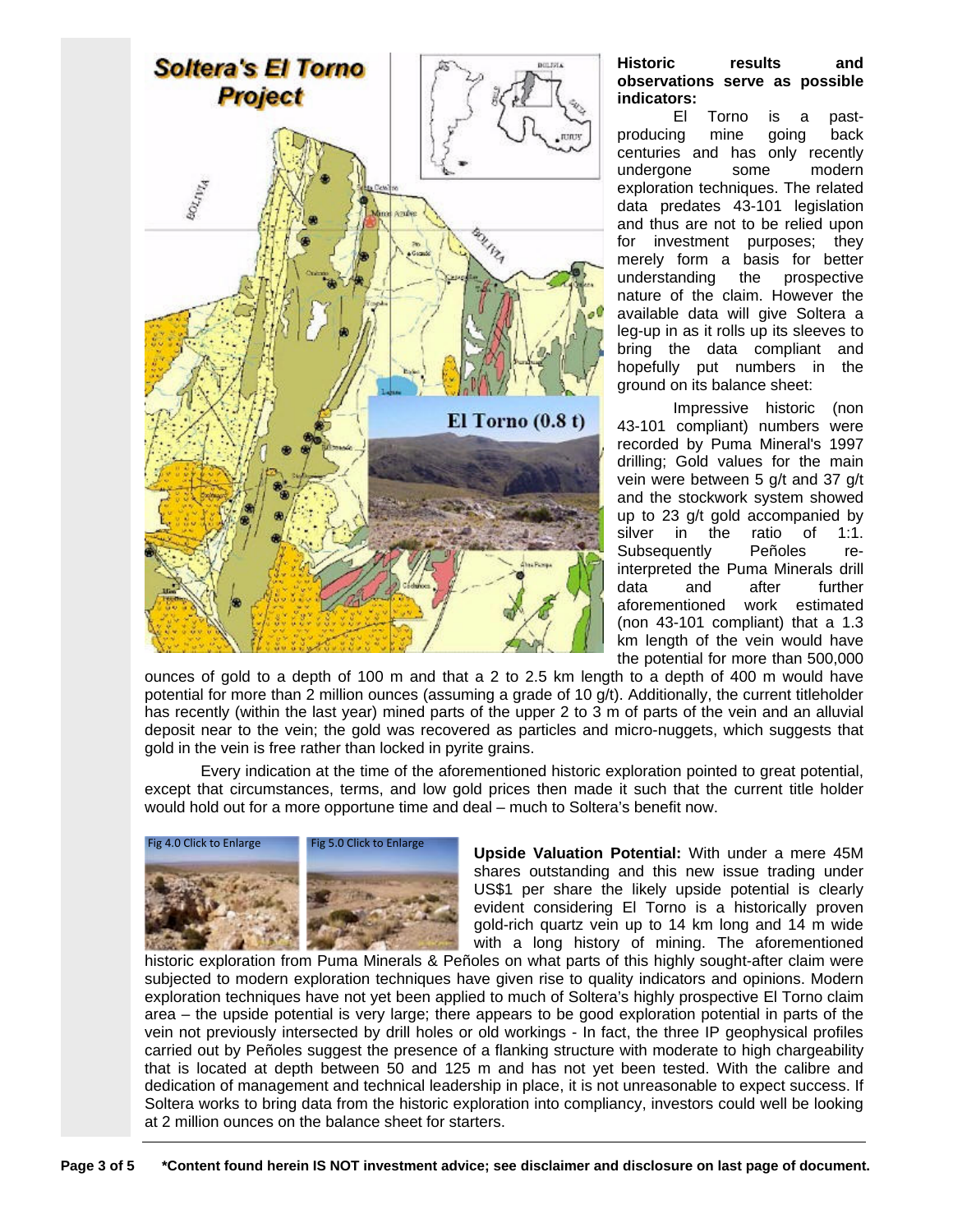

**Figure 6.0 High Gold Mineralization on El Torno** [[Click Here for High Resolution Image\]](http://marketequitiesresearch.com/images/SLTAmineralized.pdf). *Upper 2 to 3 m of parts of the vein has been worked by the title holder within the last year prior to agreement with SLTA.* 

#### *Recent Headlines and Announcements of Significance (excerpts from source):*

| Soltera Mining Corp. Announces Appointment of New Director Soltera 2007-09-05<br>Mining Corp. (OTCBB: SLTA, FRANKFURT: SN7), an exploration stage<br>company, announced today that Dr. Kevan L. Ashworth has joined<br>Soltera Mining Corp.'s Board of Directors. Qualified at the University of<br>Durham (Ph.D.) and the Royal School of Mines, London, UK, Dr.<br>Ashworth commenced his industry career with eight years in Australia as<br>a Geologist/Senior Geologist with BHP. This was followed by more than<br>30 years in the minerals industry, firstly as an independent contract<br>economic geologist, and then as a mineral exploration and development<br>consultant, based in the UK. He is currently a Director of a number of<br>companies involved in mineral exploration, and is retained as an adviser<br>by several London investment organizations Full Copy from Source |            |
|---------------------------------------------------------------------------------------------------------------------------------------------------------------------------------------------------------------------------------------------------------------------------------------------------------------------------------------------------------------------------------------------------------------------------------------------------------------------------------------------------------------------------------------------------------------------------------------------------------------------------------------------------------------------------------------------------------------------------------------------------------------------------------------------------------------------------------------------------------------------------------------------------|------------|
| <b>Soltera Mining Corp. Announces Appointment of New President and CEO</b><br>Soltera Mining Corp. (OTCBB: SLTA - News; FRANKFURT: SN7 -<br>News), an exploration stage company, announced today that Dr. Fabio<br>Montanari, Economic Geologist, has joined Soltera as President and<br>Chief Executive Officer. Dr. Montanari has succeeded Mr. Nadwynn<br>Sing who will continue to serve as Soltera's Chief Financial Officer and<br>Corporate Secretary. Dr. Montanari will be responsible for the overall<br>management of Soltera, and has been mandated to grow shareholder<br>value through further exploration and development of Soltera's recently<br>acquired rights to explore and purchase mining claims in Argentina via<br>its wholly owned subsidiary Incas Mineral S.A Full Copy from Source                                                                                   | 2007-08-20 |
| <b>Soltera Mining Corp. Announces Acquisition Soltera Mining Corp. (OTCBB:</b><br>SLTA, FRANKFURT:SN7) announces the acquisition of Incas Mineral<br>S.A., a privately owned Argentinean corporation. Incas Mineral S.A. has<br>undertaken two agreements to explore prospective gold properties with                                                                                                                                                                                                                                                                                                                                                                                                                                                                                                                                                                                             | 2007-07-27 |

**Page 4 of 5 \*Content found herein IS NOT investment advice; see disclaimer and disclosure on last page of document.** 

an option to buy these properties in the county of Jujuy in Northern

Argentina... [Full Copy from Source](http://www.solteramining.com/index.php?option=com_content&task=view&id=17&Itemid=58)